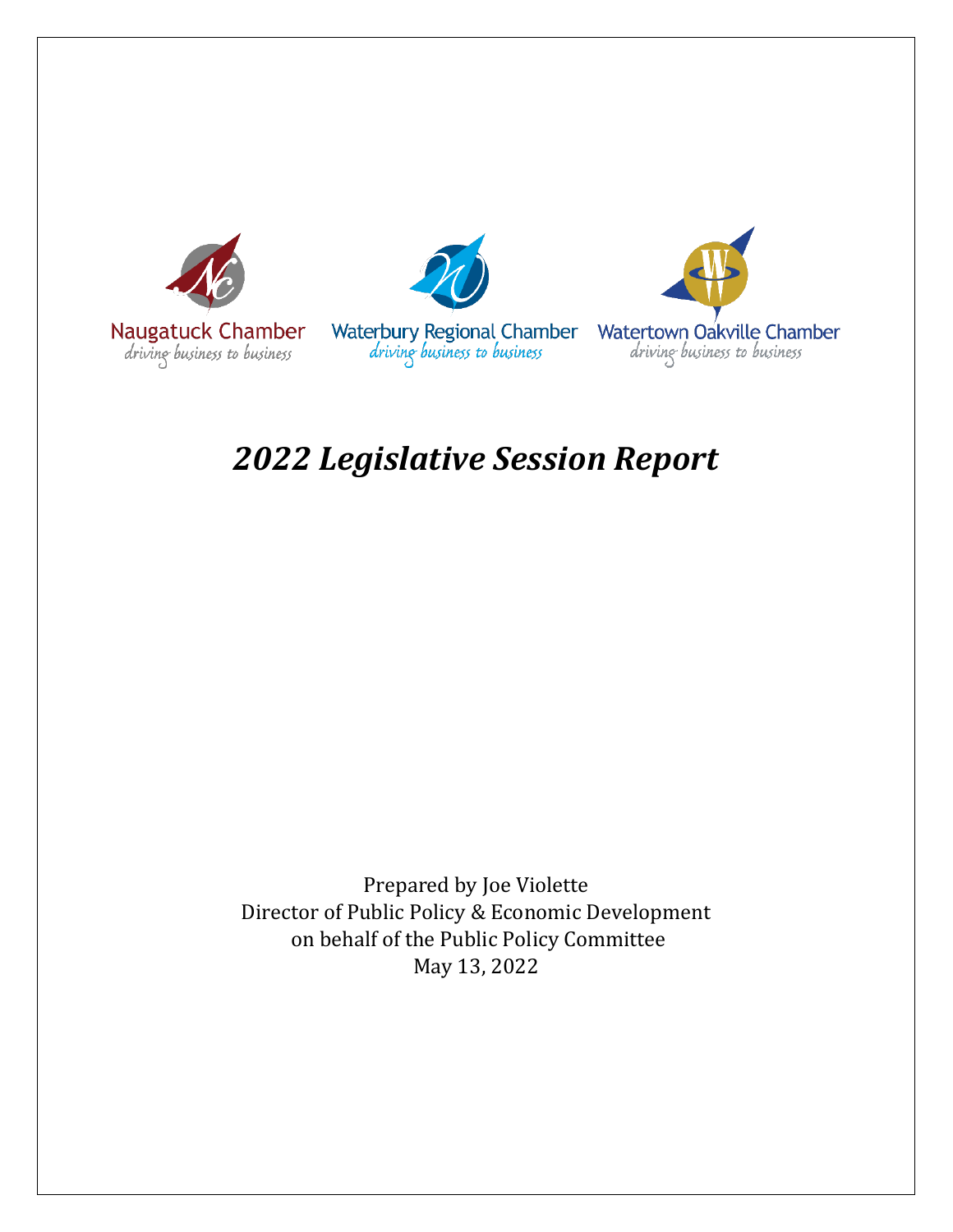The 2022 Legislative Session began with members of the legislature meeting mostly online during the committee and public hearing process. At that time, only the first floor of the Legislative Office Building and State Capitol were open to the public. As session progressed and proposals moved on to the House or Senate Chamber for a vote, the State Capitol Complex once again became a flurry of in-person activity not seen in nearly two years. Lobbyists, advocates and members of the public were welcomed back to the first and second floor of the State Capitol. The third floor, where the Senate Chamber is located, remained closed to the public.

Chamber lobbyist Armando Paolino III was essential in identifying and tracking bills important to Chamber members. Under his direction, and in conjunction with the Public Policy Committee led by Chairman Jack Traver, the Chamber developed a robust advocacy campaign on legislation relevant to businesses, including labor and workforce, economic development, manufacturing, regulatory matters and the state budget. The Committee regularly hosted local elected officials and industry experts at their monthly meetings to discuss public policy and the political discourse in Hartford. The Chamber hosted a legislative summit and legislative breakfast, participated in many public hearings, advocacy meetings and coalition calls where its voice was heard by legislators, state commissioners and Governor Ned Lamont.

This report includes legislation that the Chamber advocated for, or against, and additional bills that will impact our region's business community. To read the text of any bill, its fiscal note and other pertinent information, follow the links provided. If you have any questions or comments on policies included (or not) in this report, please do not hesitate to reach out to me directly.

Joe Violette Director of Public Policy and Economic Development [jviolette@waterburychamber.com](mailto:jviolette@waterburychamber.com) 203-757-0701 x319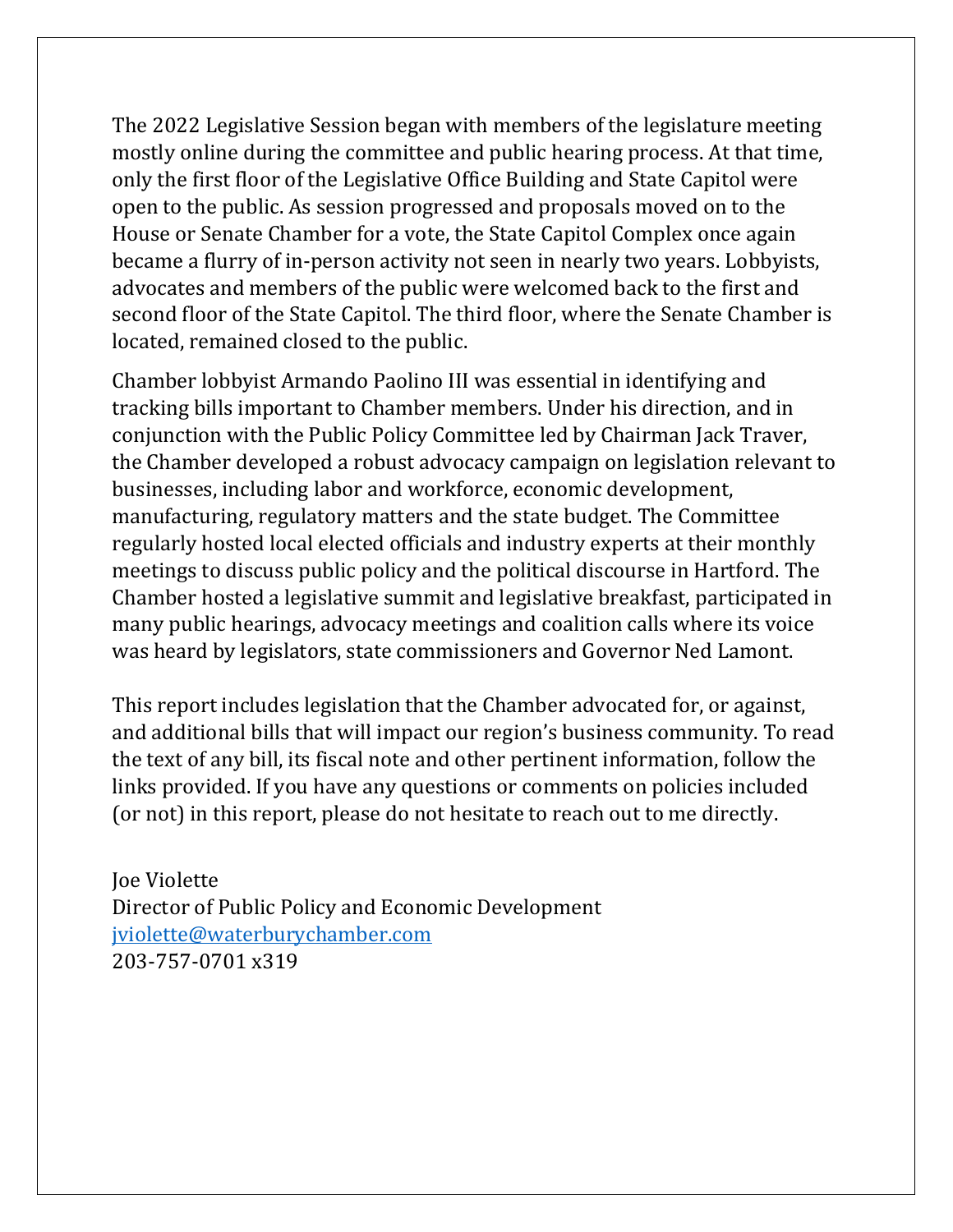### **Senate Bill 6: An Act Concerning Personal [Data and Privacy and Online](https://www.cga.ct.gov/asp/cgabillstatus/cgabillstatus.asp?selBillType=Bill&which_year=2022&bill_num=6)  [Monitoring](https://www.cga.ct.gov/asp/cgabillstatus/cgabillstatus.asp?selBillType=Bill&which_year=2022&bill_num=6)**.

This proposal is intended to improve the privacy of personal information and protect consumers' data. The data privacy requirements apply to individuals doing business in Connecticut and producing products or services that target Connecticut residents. The new law would affect Connecticut businesses that controlled and processed personal data of at least 100,000 consumers in the state, and excludes personal data controlled and processed solely for the purpose of completing payment transactions.

Additionally, the bill would apply to businesses that derive 25% of their gross revenue from 25,000 Connecticut residents. The data privacy requirements apply to individuals doing business in Connecticut, producing products or services that target Connecticut residents. Small businesses in the state benefited from thresholds set within the language of the bill.

The Chamber was monitoring this bill due to the potential high costs on small businesses. They were eventually lowered. It passed in concurrence and has been signed by the Governor.

#### **[Senate Bill 98: An Act Concerning the](https://www.cga.ct.gov/asp/cgabillstatus/cgabillstatus.asp?selBillType=Bill&which_year=2022&bill_num=98) Manufacturing Apprenticeship Tax Credit to [Pass-Through Entities.](https://www.cga.ct.gov/asp/cgabillstatus/cgabillstatus.asp?selBillType=Bill&which_year=2022&bill_num=98)**

The bill extends the manufacturing apprenticeship tax credit to the affected business entity tax, allowing members of pass-through entities (LLCs and S corporations) to claim the credit against this tax and reduce their PE tax liability.

The Chamber supported this bill to develop a stronger workforce pipeline in manufacturing. It failed in the House but provision was included in the budget.

#### **[Senate Bill 115: An Act Concerning Extended Producer Responsibility for](https://www.cga.ct.gov/asp/cgabillstatus/cgabillstatus.asp?selBillType=Bill&which_year=2022&bill_num=115)  [Consumer Packaging.](https://www.cga.ct.gov/asp/cgabillstatus/cgabillstatus.asp?selBillType=Bill&which_year=2022&bill_num=115)**

The proposal would require packaging producers to create an entity to recover packaging and paper product materials. The entity would be funded by an additional fee assessed on everyday items purchased by consumers.

The Chamber opposed because it would raise costs for businesses. It failed in Environment Committee.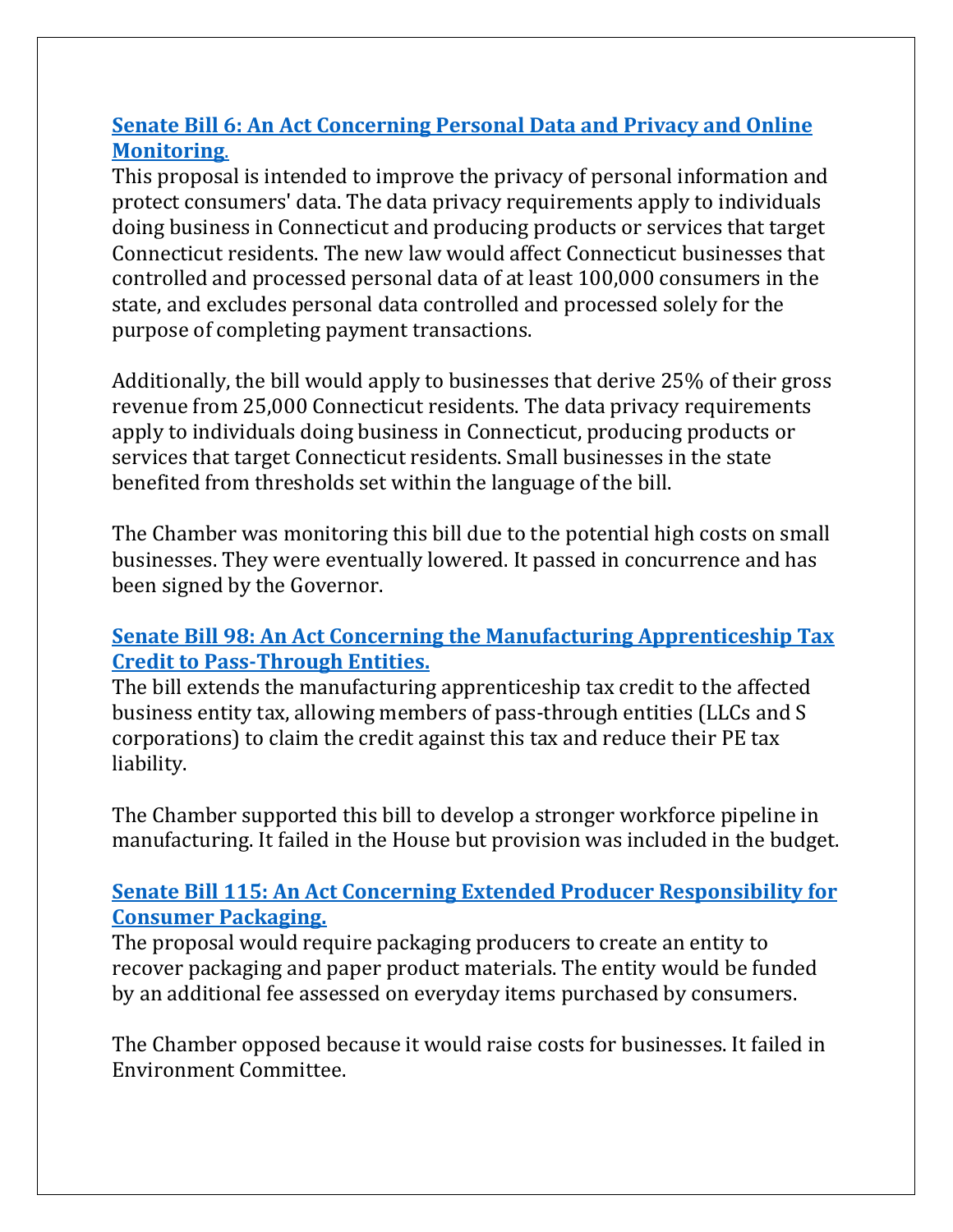**Senate Bill 118: An Act Concerning Use [of Certain Polystyrene Products](https://www.cga.ct.gov/asp/cgabillstatus/cgabillstatus.asp?selBillType=Bill&which_year=2022&bill_num=118)**. This bill creates a ban on single use polystyrene products for restaurants, catering and retail food service areas by July 1, 2024.

The Chamber was monitoring this bill because of its potential impact on the restaurant industry. It failed in the House.

#### **Senate Bill 163: An Act Concerning [Protecting Employee Freedom of](https://www.cga.ct.gov/asp/cgabillstatus/cgabillstatus.asp?selBillType=Bill&which_year=2022&bill_num=163)  [Speech and Conscience](https://www.cga.ct.gov/asp/cgabillstatus/cgabillstatus.asp?selBillType=Bill&which_year=2022&bill_num=163)**.

This proposal allows employees to bring civil actions against an employer if they are required to attend a meeting where they believe political matters, such as legislation or regulations that impact business operations or employer involvement in civic or community events, are being discussed.

The Chamber opposed this bill because it restricts employer to employee communication. It passed in concurrence and awaits the Governor's signature.

#### **[Senate Bill 214: An Act Concerning the](https://www.cga.ct.gov/asp/cgabillstatus/cgabillstatus.asp?selBillType=Bill&which_year=2022&bill_num=214) Sale of Electric Vehicles in the [State.](https://www.cga.ct.gov/asp/cgabillstatus/cgabillstatus.asp?selBillType=Bill&which_year=2022&bill_num=214)**

The bill would expand the ability of certain licensed motor vehicle manufacturers to sell their vehicles directly to consumers in Connecticut, bypassing current consumer protection regulations that car dealerships must follow.

The Chamber opposed this legislation because it ignores consumer protection standards and jeopardizes local jobs. It failed in the Senate.

## **[Senate Bill 218: An Act Concerning Brownfield Remediation.](https://www.cga.ct.gov/asp/cgabillstatus/cgabillstatus.asp?selBillType=Bill&which_year=2022&bill_num=218)**

This bill makes changes to the Abandoned Brownfield Cleanup program and the Brownfield Remediation and Revitalization Program. Among many things, the bill allows short term lessees to be considered for participation in the program, requires full compliance for liability protection purposes and requires applicants to acquire title to a property within two years of it being designated for inclusion in the program.

The Chamber supported this bill to continue to help our region's municipalities address brownfields and return them to use. It passed in concurrence and awaits the Governor's signature.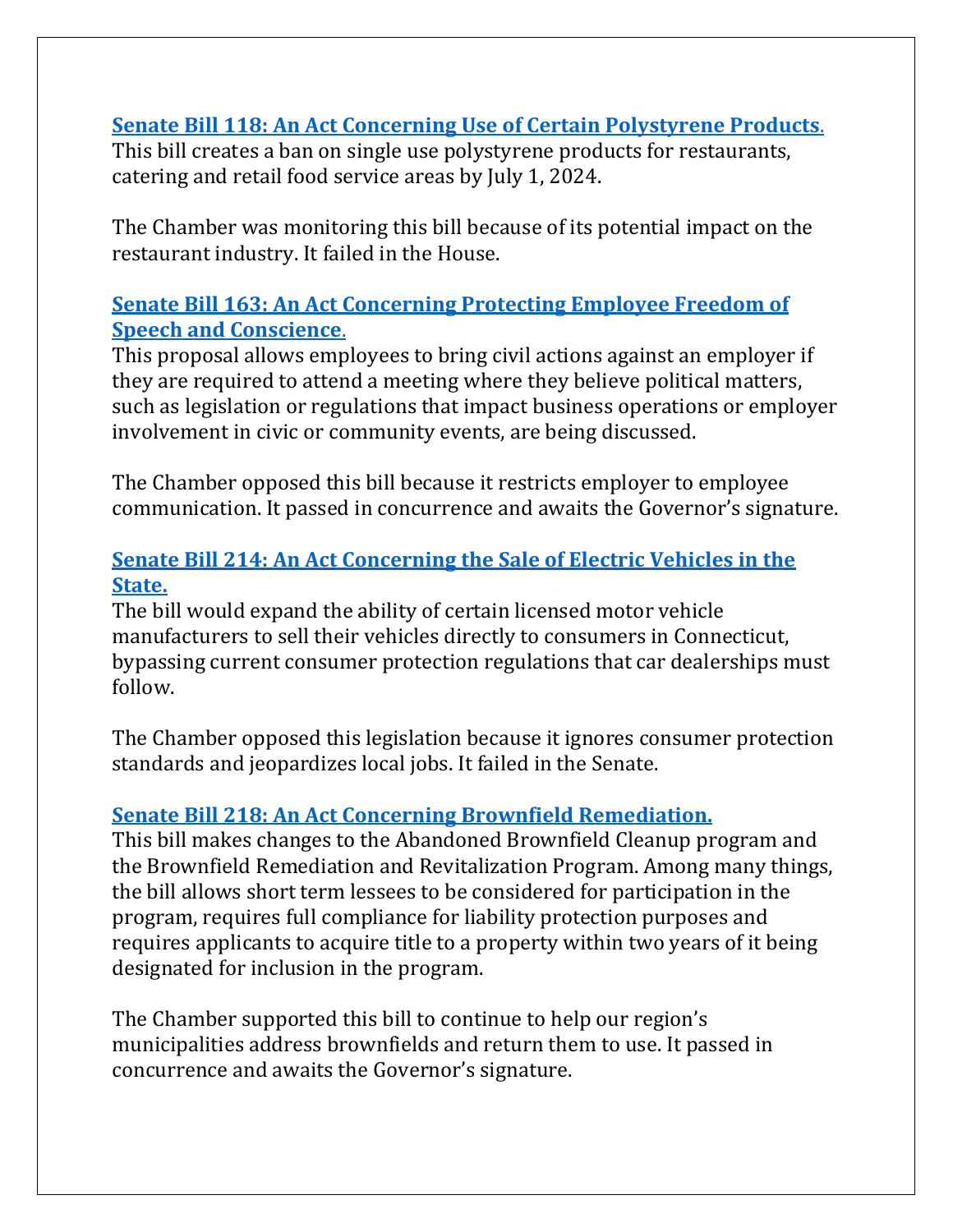#### **[Senate Bill 317: An Act Concerning Unemployment for](https://www.cga.ct.gov/asp/cgabillstatus/cgabillstatus.asp?selBillType=Bill&which_year=2022&bill_num=317) Striking [Employees.](https://www.cga.ct.gov/asp/cgabillstatus/cgabillstatus.asp?selBillType=Bill&which_year=2022&bill_num=317)**

This bill would allow striking workers to be eligible for unemployment benefits after they have been on strike for two consecutive weeks.

The Chamber opposed this bill because it would raise costs for business. It failed in the House.

#### **[House Bill 5127: An Act Establishing the JobsCT Tax Rebate Program.](https://www.cga.ct.gov/asp/cgabillstatus/cgabillstatus.asp?selBillType=Bill&which_year=2022&bill_num=5127)**

This bill would establish a tax rebate program under which companies may earn rebates for reaching certain job creation targets. The rebate is based on the number of new full-time employees the business creates and maintains, the average wage, and the state income tax that would be paid on this average wage for a single filer.

The Chamber supported this bill to help increase the number of jobs created. This bill failed in the House but provision was included in the budget.

#### **House Bill 5249: An Act Concerning [Non-Compete Agreements.](https://www.cga.ct.gov/asp/cgabillstatus/cgabillstatus.asp?selBillType=Bill&which_year=2022&bill_num=5249)**

This bill would invalidate all no compete agreements if the employee is a nonexempt (hourly) employee, the employee is an exempt employee earning not less than three times the minimum wage, is an independent contractor earning less than five times the minimum wage, or if the employee subjectively believes the employment relationship ended for good cause attributable to the employer.

The Chamber opposed this bill because non-compete agreements protect trade secrets, emerging technology and other confidential information, all of which are essential to the success of a business. It failed in the House.

#### **House Bill 5353: An Act Concerning [Fair Work Week Schedule.](https://www.cga.ct.gov/asp/cgabillstatus/cgabillstatus.asp?selBillType=Bill&which_year=2022&bill_num=5353)**

This bill requires employers in the retail, restaurant or hospitality industries that have 500 or more employees, or where all franchisees collectively have 500 or more employees, to provide 14 days' notice to employees of their work schedules. Any deviation from that schedule results in financial penalties to the employer.

The Chamber opposed this bill because it would raise costs and burden businesses. It failed in the Judiciary Committee.